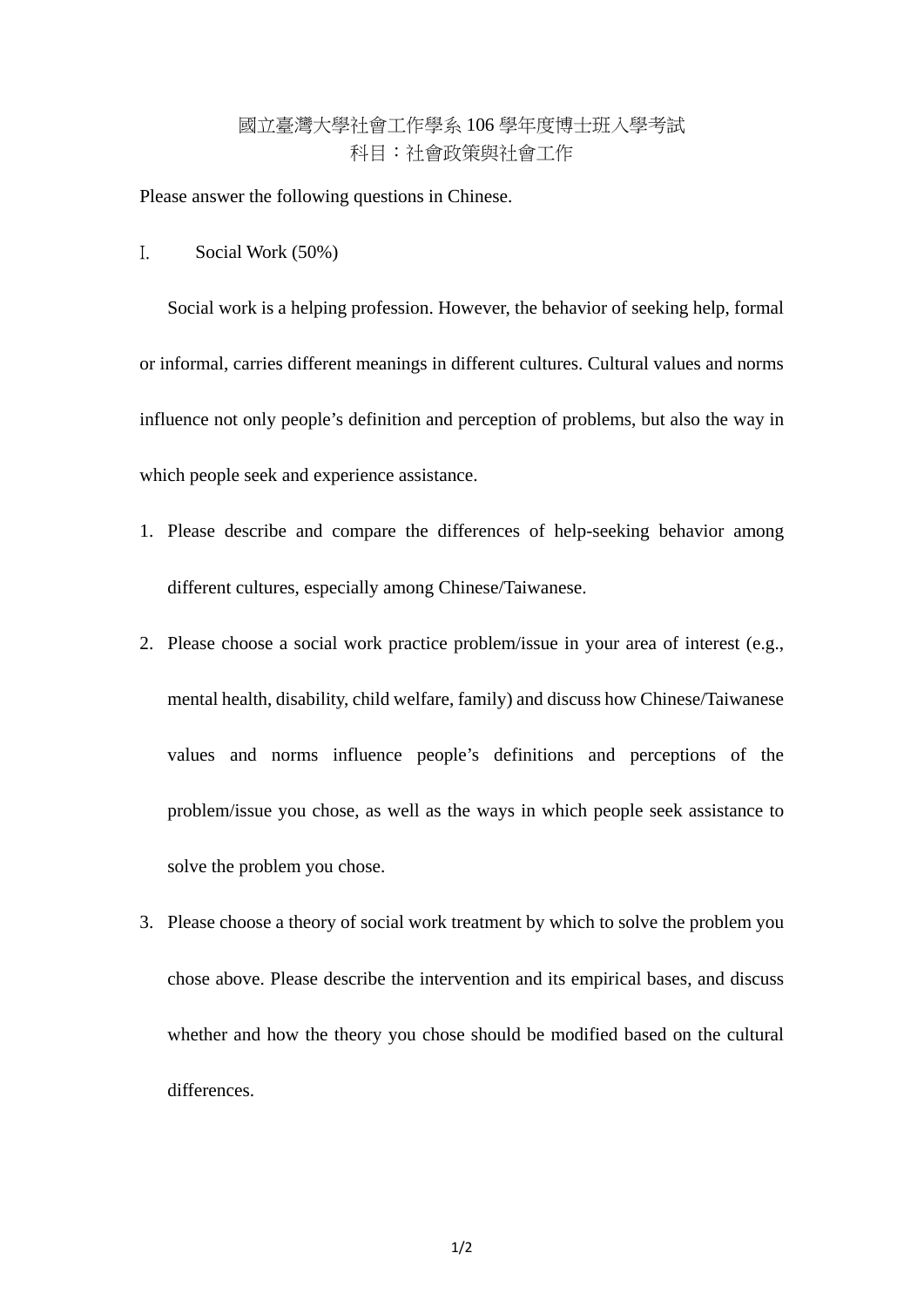## II. Social Policy (50%)

A number of most concerned social policy debates nowadays, such as long-term care for the disabled/elderly, pension reform, health insurance and long-term care insurance, are all based on a fact that we are facing the fast growing aged society (more than 14% in total population is over 65 years old) in the near future. In fact, true causes of aged society are very low birth rate and longevity. The former is even regarded as a social problem at the national security level in Taiwan.

 Please offer a solution-focused policy analyses responding to these two causes of rapidly aging society, and comment on the newly established "Low Birth Office" in the Ministry of Health and Welfare to deal with the problem of low birth rate.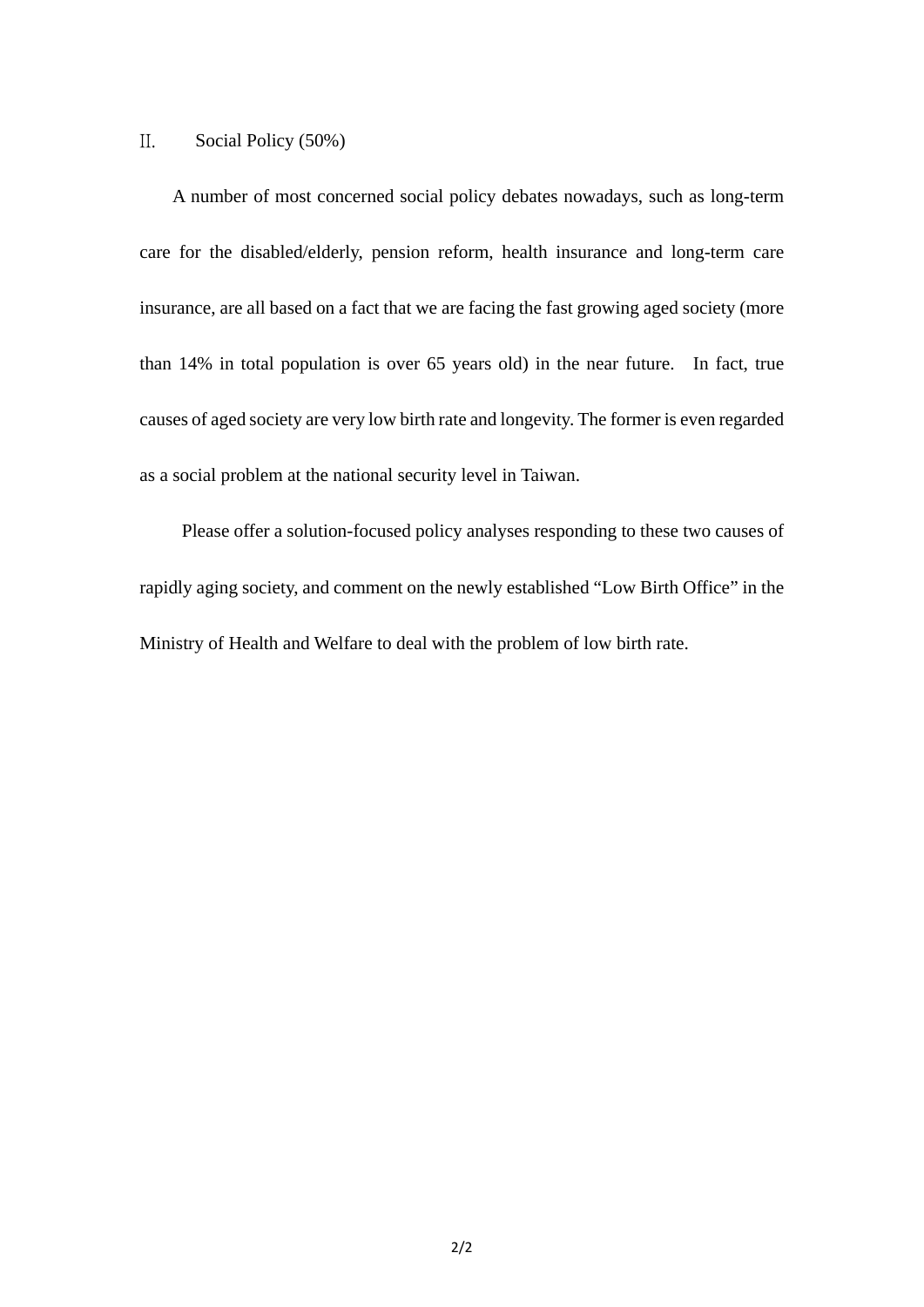## 國立臺灣大學社會工作學系 106 學年度博士班入學考試 科目:社會研究方法

- 1. 一個好的研究需在研究設計時就注意其信度和效度的問題。
	- (1) 請定義何謂質性研究的內在信度與外在信度(internal reliability and external reliability)及效度(validity)?(10分)
		- (2) 哪些方法可以提昇質性研究的信、效度?(15 分)
- 2. 後現代主義主張人們所使用的語言和名詞並非中立客觀,而是在歷史過程中 被社會創造與建構出來的。傅科提出言談(discourses)不是單純的「文字」, 而是透過語言來創造知識,以及對事務的理解,或賦予事務特定的意義。香 港學者 Tam(2011)論文以質性的「言談分析(discourse analysis)」研究方法, 探討香港非行青少年的身體政治,提出了有趣的結論。請試以台灣非行青少 年為對象進行一個言談分析,並說明您將如何進行研究設計、如何取樣、如 何蒐集資料、以及如何分析?(25 分) (參考文獻:Tam, H. L. (2011). "Delinquent behaviour as a kind of body politics" against adult regulations — Young people's discourses in Hong Kong. Children and Youth Services Review, 33(6): 878-887.)
- 3. 請閱讀下面段落,並回答(1)-(4)的相關問題 (請以中文作答):

Efforts to translate research findings into clinical practice are conceived as occurring through three distinct processes: diffusion, dissemination, and implementation. Diffusion is defined as a passive process in which information with relevance to clinical practice is simply made available to potentially interested readers, typically in the form of articles in peer-reviewed journals. This form of communication is seen as effecting change only when the information provided carries with it clear and unambiguous implications for clinical practice. Even then, the impact will most likely be limited to individuals sufficiently motivated to seek out the information. Dissemination is defined as a more active process in which information relevant to clinical practice may be targeted or tailored for the intended audience. Examples of such forms of communication include systemic reviews and meta-analyses as well as practice guidelines and consensus statements issued by professional organizations or government bodies. These secondary sources of information are considered to be more likely to reach their intended audience and raise awareness than primary sources such as published results of individual studies. Implementation is defined as an even more active process that seeks to address barriers and identify strategies that enable healthcare providers to deliver care in a manner consistent with published